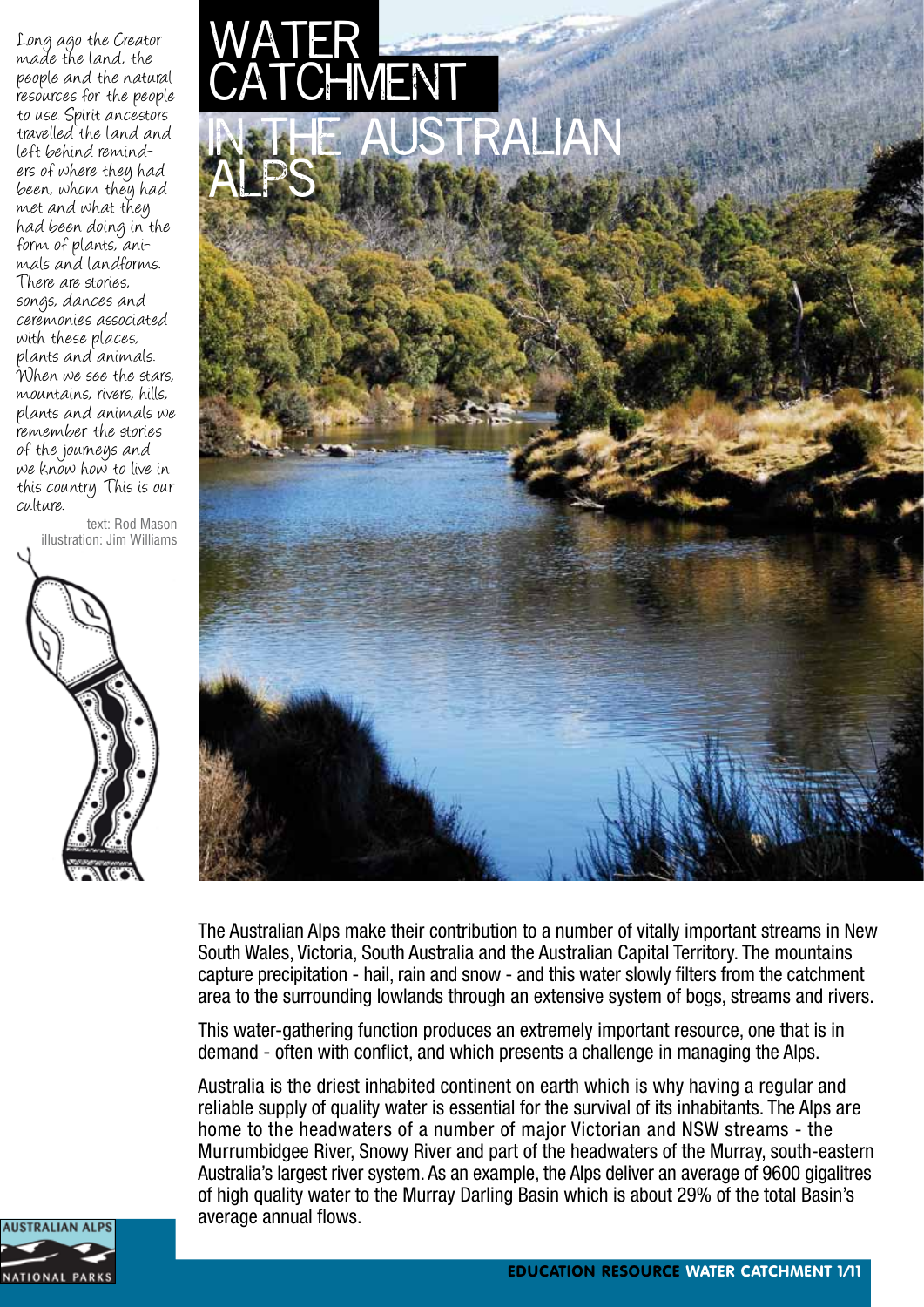# WATER CATCHMENT

### the **AUSTRA** <u>ALPS</u> CATCHME

Two main factors contribute to the quality and quantity of water gathered by the Australian Alps: • high levels of precipitation and low evapotranspiration; and

• high water-holding capacity of snow and alpine soils and vegetation, resulting in slow discharge of water throughout the year.

### Precipitation and evapotranspiration

Precipitation in the Australian Alps can be in the form of fog, rain, sleet, ice or snow. It occurs all year round but is greatest during winter and spring. The Alps receive some of the highest levels of precipitation in Australia, primarily due to the greater altitude and lower temperatures relative to other Australian landscapes. It is these low temperatures that are responsible for the Alp's low rates of water loss through evaporation.

**Average annual pre- cipitation of the Upper Snowy catchment area (Source: Costin 1952)**

Precipitation, low evaporation rates and the capacity to hold water, are greatest in the subalpine and alpine zones. It's these zones which yield the most water per unit area. For example in the River Murray system, even though the alpine and subalpine zones make up only one percent of the total catchment area, they contribute an estimated 29% to its annual flow.

|  | <b>Altitudal zone</b>               | Rainfall (mm) |
|--|-------------------------------------|---------------|
|  | <b>Alpine</b>                       |               |
|  | ubalpine                            | 1300 — 2000   |
|  | Montane                             | $500 - 1300$  |
|  | <b>Tableland (lower elevations)</b> | $500 - 800$   |

**Australian Alps Bio Region**



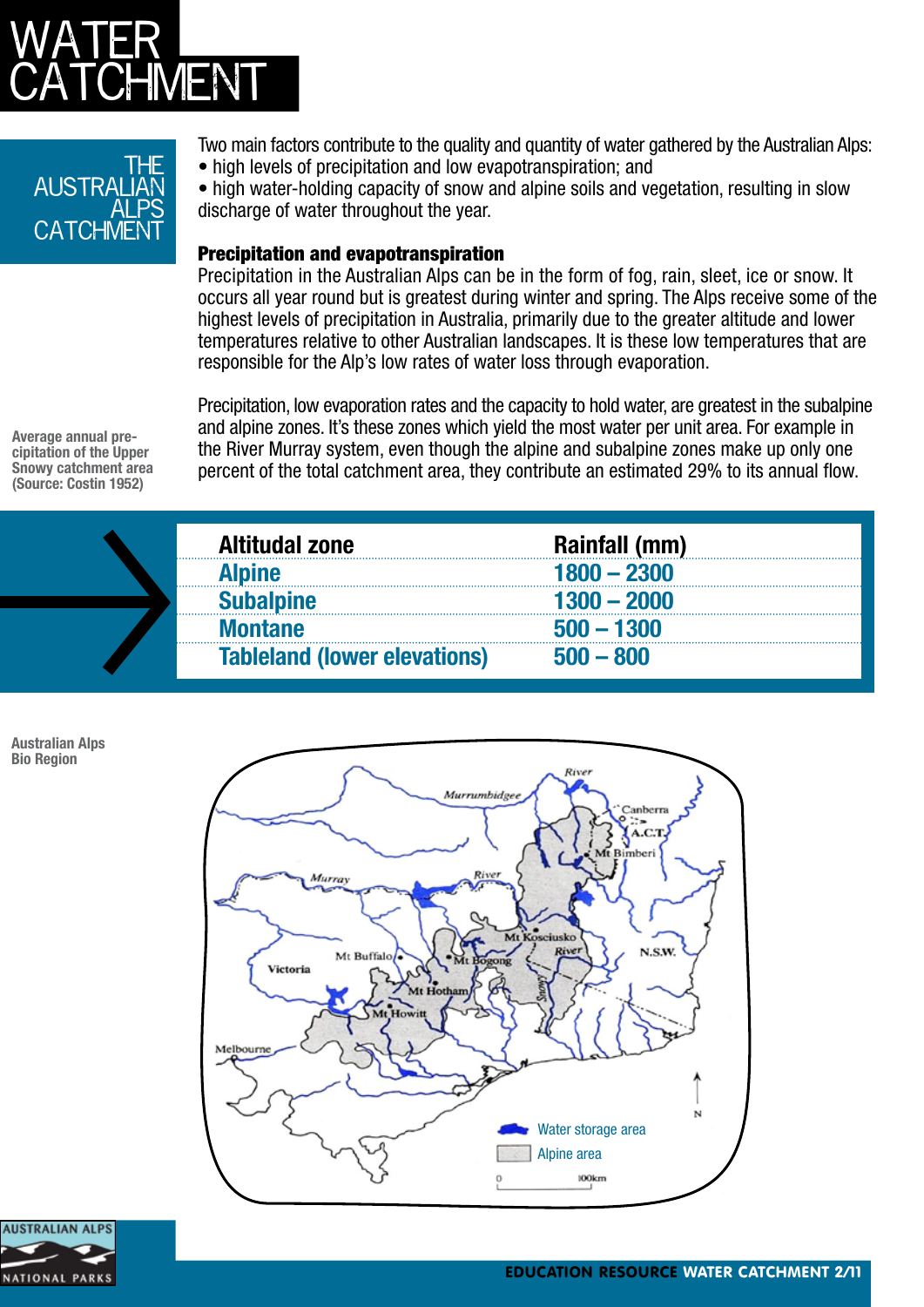# WATER **IMENT**



**Sphagnum Moss can absorb up to twenty times its own weight in water.**

**Dartmouth Reservoir captures flows from Alps sourced streams.**

#### Water holding capacity and slow discharge

The formation of snow and ice, and the unique alpine soils and vegetation give the Alps a large, natural capacity to hold water and regulate its release throughout the year. During winter, much precipitation is stored as snow and ice so is held back from streams. Under natural conditions peak stream flow is produced in spring as snow melts. Following this there is generally an exponential fall in stream flow, reaching its lowest levels during February to March.

Flooding associated with large rainfall events can occur throughout the year. However, the unique alpine vegetation and soils act as a buffer regulating the release of water and reducing the impact of these events.

Continuous vegetation cover and porous soils are important in absorbing and retaining precipitation. Water collects in droplets on the leaves and stems of the Alps vegetation. The bog and fen communities are of particular significance in regulating the flow of water. Sphagnum Moss (Sphagnum cristatu), the major species in the bog communities, can absorb up to twenty times its own weight in water. In this way bogs act as natural reservoirs for the storage and slow release of water.

Water not absorbed by plants passes easily into the porous soils. Once water has entered the soil, the high component of undecomposed plant matter in peats and alpine humus soils enables them to hold water for long periods of time. Peats in particular can absorb large quantites of water and release it slowly. The alpine vegetation and steep terrain also serves to filter impurities from precipitation. This, combined with minimal human inhabitance in the area, means that Alps water, carefully managed to reduce human impact, is of the highest quality.



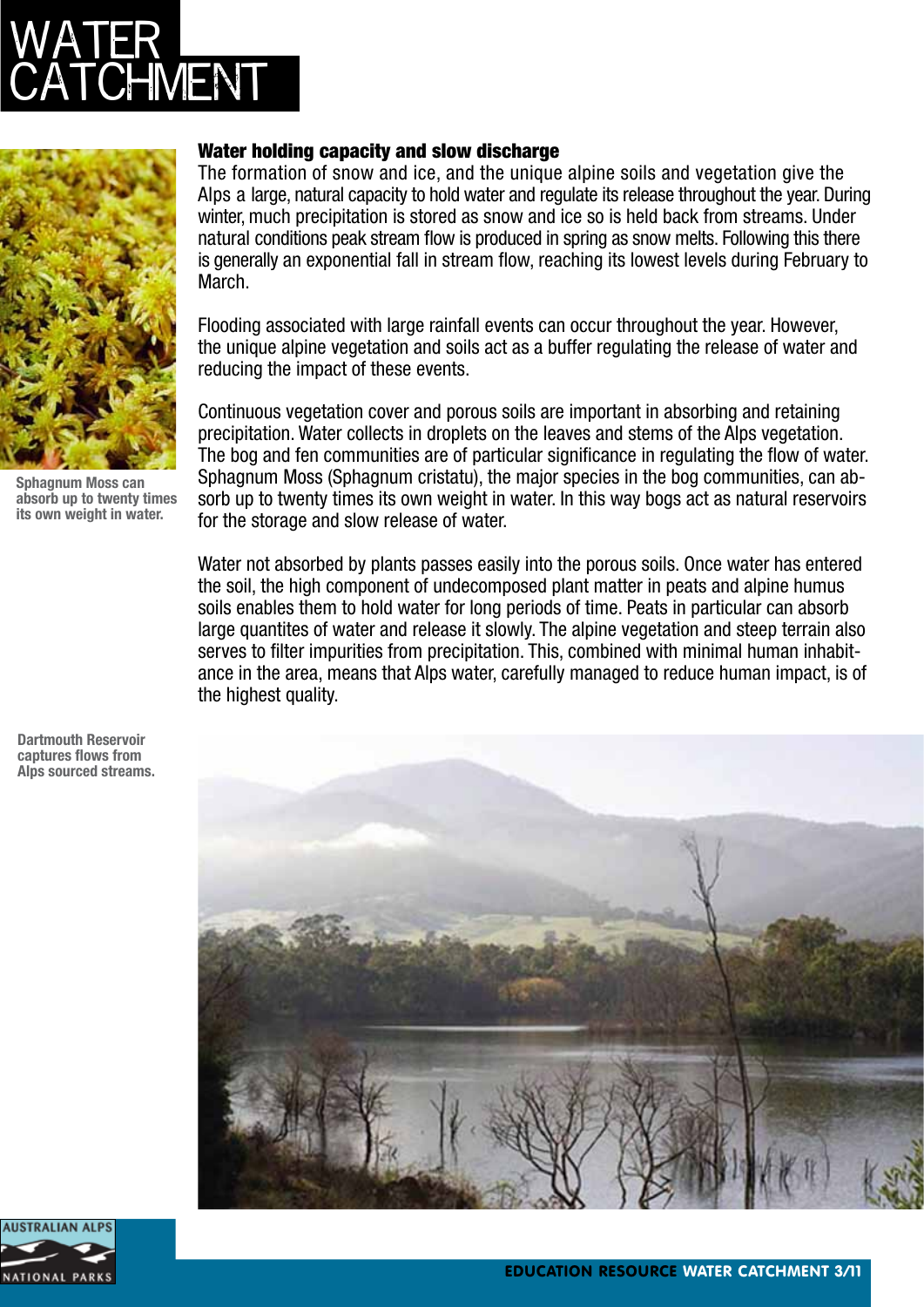# WATER CATCHMENT

**The process of precipitation transport in an alpine environment. Snow and ice store large volumes of precipitation over the winter months. Rain and snowmelt is held in alpine soils and vegetation, particularly in bog communities, and released slowly into creeks and rivers.**





Engineers soon recognised the water supply qualities of the Alps. If harvested, this water could alleviate some of the problems associated with Australia's frequent and unrelenting droughts by boosting domestic and stock supplies and providing irrigation water for the dry, lowland plains. In addition, this water could be used to power turbines in the production of hydro-electricity, reducing dependence on coal.

### Harvesting for domestic, stock and irrigation use

The first significant steps towards harvesting Alps water for domestic, stock and irrigation use began in 1917 when the River Murray Commission (now the Murray-Darling Basin Commission) was formed. It included Commissioners from NSW, SA, Victoria and the ACT and its role was to cooperatively manage the development of the waters of the Murray Basin.

Their first major progress toward harvesting Alps water was to construct the Hume Reservoir (near Albury) in 1936. Its purpose was to store outflow from the headwaters of the Murray for domestic, stock and irrigation use in Victoria, SA and NSW. Building on this capacity, the Dartmouth Reservoir, which captures flows from Alps-sourced streams including the Mitta Mitta River, was built between 1978 and 1981. Precipitation entering Dartmouth eventually ends up in the Hume Reservoir and together their storage capacity is around 6.8 million megalitres.

Capturing water in reservoirs allows for flow to be regulated to coincide with the demands of downstream users. It doesn't, however, increase the overall supply of water.

Major developments towards increasing supply eventuated in 1946 when a joint Commonwealth, Victorian and NSW agreement was reached to examine the potential for diverting the east-flowing Snowy River and its main tributary, the Eucumbene, inland. The aim was to use this water to irrigate the plains west of the Great Divide and to produce hydro-electricity.

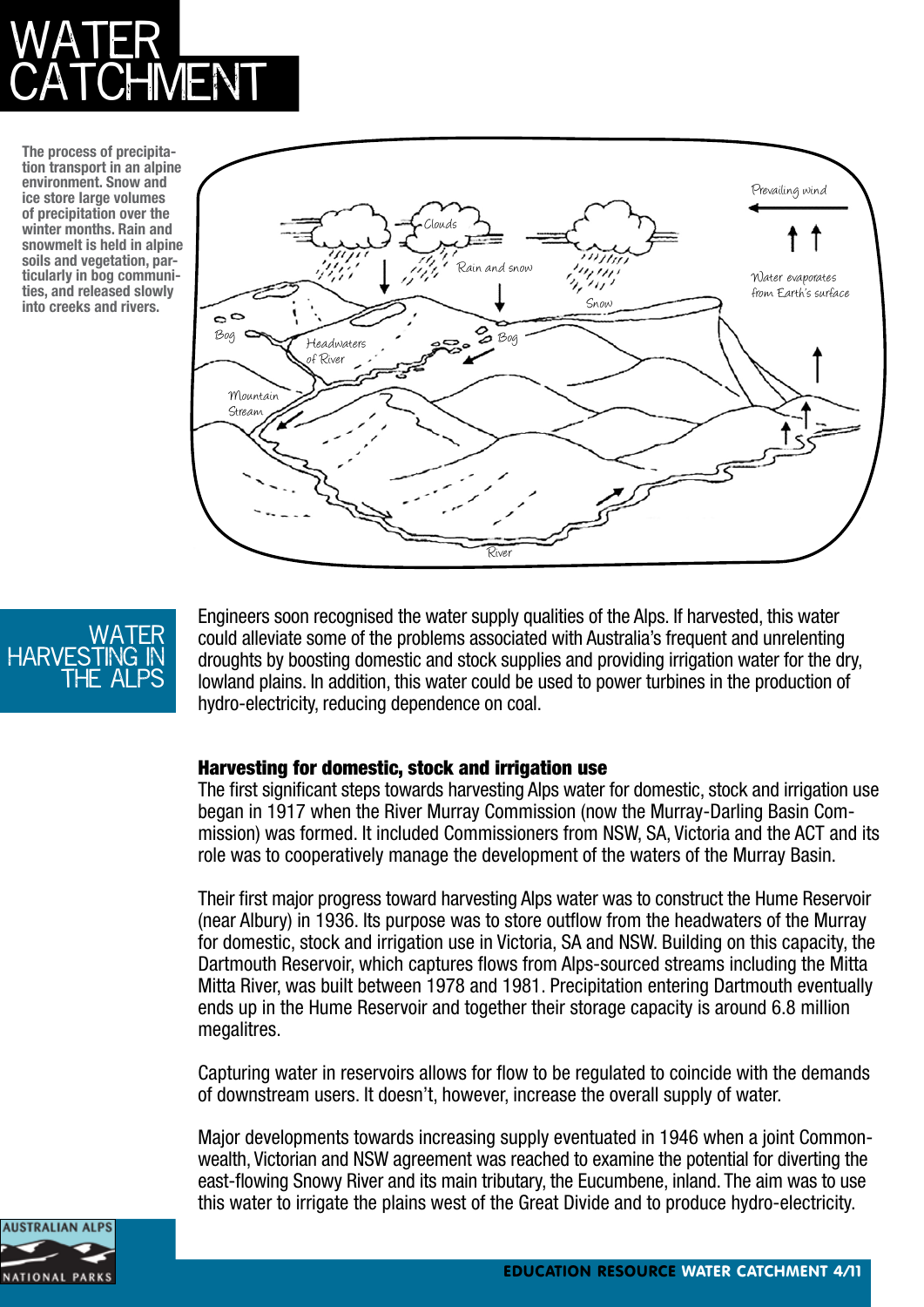# WATER **CHMENT**

The Snowy Mountains Hydro-electric Authority Act was created in 1949. The Act decreed that the Authority would be empowered 'to construct, maintain, operate, protect, manage and control works for the collection, diversion and storage of water in the Snowy Mountains area, and for generating and transmitting electricity'.

In 1974, the Snowy Mountains Scheme was completed. Its infrastructure is responsible for collecting, storing and diverting the upper reaches of the Murray and Murrumbidgee Rivers and until recently 99 percent of the flow of the Snowy River. Water from the Snowy River is diverted into the Murrumbidgee via the Tumut River or into the Murray via the Geehi River. Through an environmental release, which is now up to 21 percent of the original flows, water is released down the Snowy River from Jindabyne Dam.

Water diverted from the Alps is a part of the survival of many downstream communities and underpins economic production. For example, the Murray- Darling Basin contains about 70 percent of Australia's irrigated crops and pastures and accounts for approximately 40 percent of the total value of Australia's agriculture.

Canberra's main water supply also comes from the Australian Alps through the Cotter catchment. The mountainous catchments in the south-western part of what is today Namadgi National Park were specifically included in the ACT for the purpose of providing the federal capital with domestic water. Management of the Cotter catchment for urban water supply has resulted in three major reservoirs and associated facilities that provide domestic water for Canberra and Queanbeyan.





**Bendora Dam.**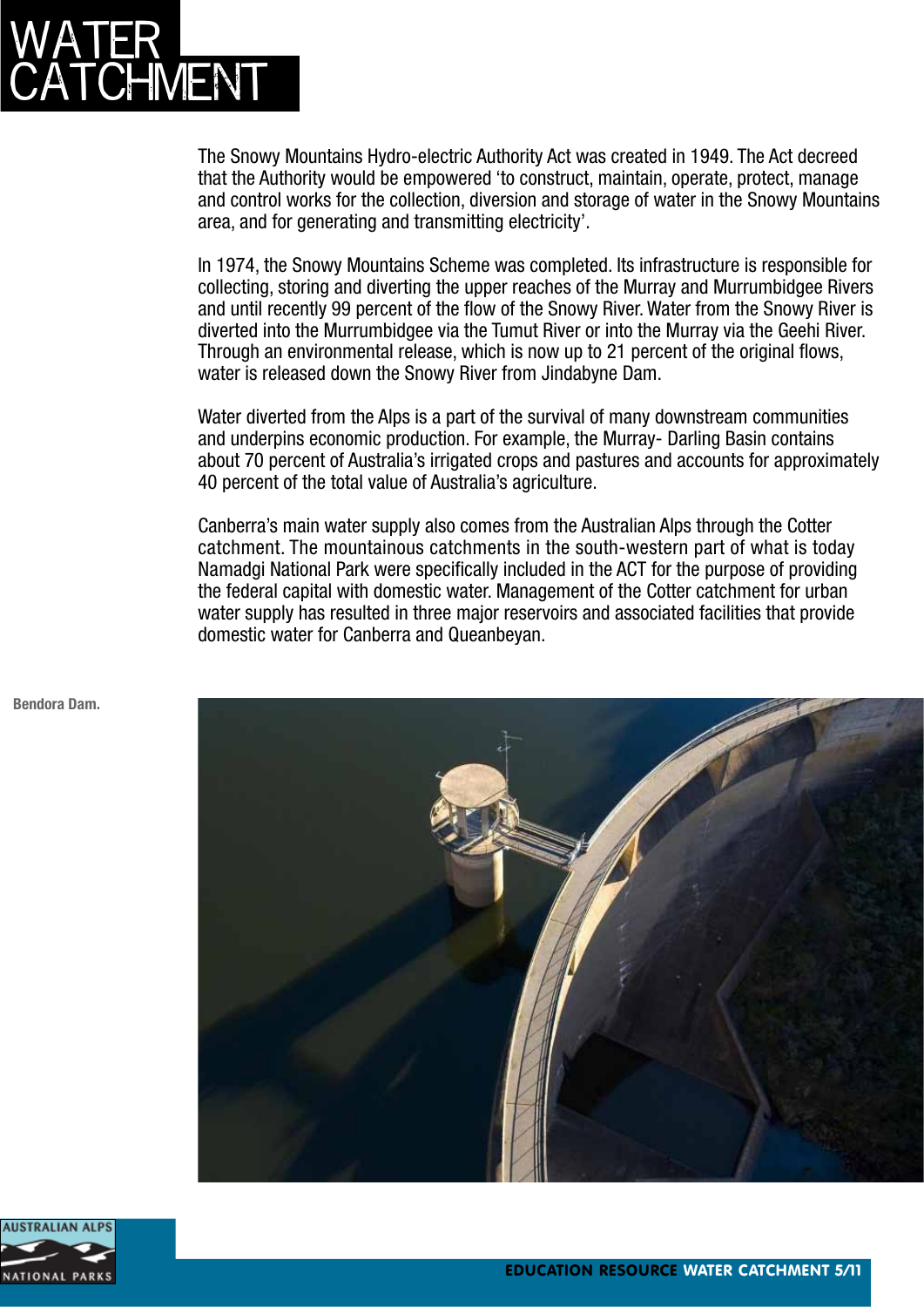

### hydro-**FI FCTRICITY**

In the early 1900s, it was realised thatwater from the Alps could also be used forgenerating electricity. At the time, power requirements were modest and electricity was already being generated from coal deposits in NSW and Victoria. However planners foresaw a need for extra power from a hydro-electricity scheme that would provide security to electricity supply.

#### Victoria: the Kiewa Scheme

The first proposal to harvest Alps water for the generation of electricity was in 1911 when the Victorian Hydro-electric Company proposed to harness the energy from water draining off the Bogong High Plains. The development of the Yallourn brown coal power station took precedence, however, and it was not until 1938 that the State Electricity Commission of Victoria began work on the Kiewa Hydro-electric Scheme. The town of Mt Beauty was established to support the scheme, and the current Kiewa Highway was developed to link it with the railhead at Wodonga. Due to lack of funding, it was 1961 before a scaleddown version of the original project was completed.

**Snowy River National Park.**



#### NSW: the Snowy Mountains Scheme

Despite the Kiewa Hydro-electric Scheme being Australia's first, it is the Snowy Mountains Scheme that is the most recognised, for three main reasons:

- its contribution to inland water;
- its engineering magnitude and genius
- its contribution towards national pride and our cultural diversity.

Construction of the Snowy Mountains Hydro Scheme began in 1949 following the enactment of the Snowy Mountains Hydro-electric Authority Act, and the project was completed 25 years later. The Snowy Mountains Scheme is considered one of the most complex, multipurpose, multi-reservoir hydro- electric power schemes in the world and even before completion was named as one of the civil engineering wonders of the modern world.

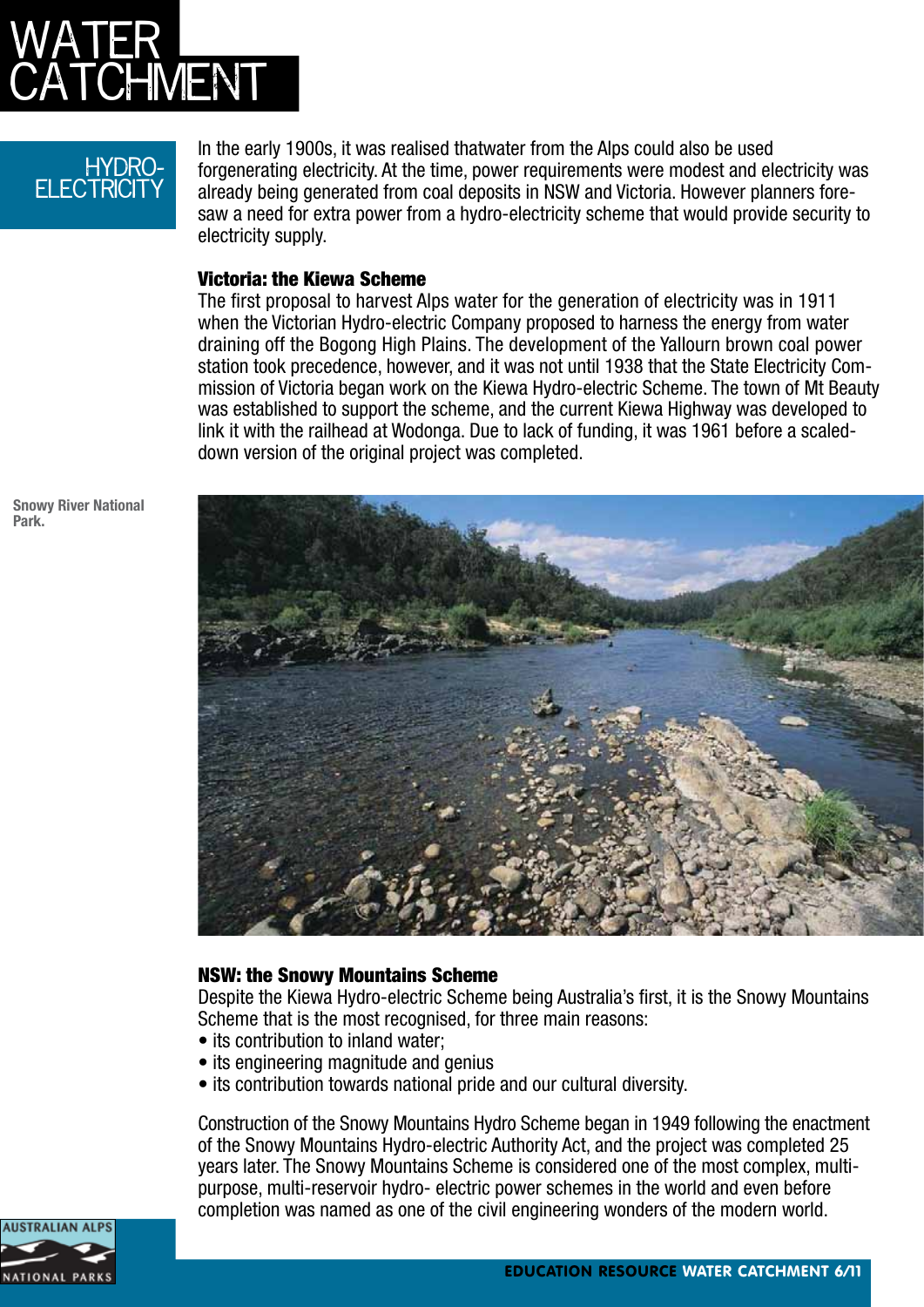# WATER CATCHMENT

The Snowy Mountains Scheme, now operated and maintained by Snowy Hydro Limited, consists of seven power stations (two underground), sixteen major dams, a pumping station, 80 kilometres of aqueducts and 145 kilometres of inter-connected trans-mountain tunnels in addition to the many hundreds of kilometres of roads that have been built to accommodate the building, maintenance and operation of the Snowy Mountains Scheme.



**Sir William Hudson was the first commissioner of the Snowy Mountains Hydro-electric Authority**

The Snowy Mountains Scheme collects and stores the waters of the normally east flowing Snowy River and its tributaries and diverts it through trans- mountain tunnels and power stations to the Murray and Murrumbidgee Rivers for irrigation. In doing so it harvests the potential energy of Alps water to produce electricity.

The Scheme's turbines have a total electricity generating capacity of 3,756 megawatts (MW), approximately 11 percent of south-east Australia's total electricity producing capacity. Annually it produces on average 4,500 gigawatt-hours of clean, renewable energy, 70 percent of all renewable energy available to the eastern mainland grid of Australia. In addition, the Scheme provides fast response, not possible in conventional thermal power stations, to changing loads in peak demand in Melbourne, Sydney, Brisbane, Canberra and Adelaide (Snowy Hydro Limited 2004; Gale 1999).

The achievement of such a major engineering feat provided a significant contribution to the national pride of a young nation. Like any major project, it was subject to controversy and debate, but it was so vast in conception and execution that it impressed itself on the national consciousness as no other engineering project has done since.

### National pride.

Former Snowy Mountain Authority draftsman, Bruce Bashford, recalls...

*I was coming back from Queensland, and I thought, 'We'll take some of these beaut watermelons and pineapples and stuff back.' So we went to this roadside stall, and we bought some. And we said, 'Gee this is cheap, isn't it?' And the guy said, 'Oh, you're from down south are you?' The whole bill came to about four quid, and he said, down south? Oh well - make it three quid.' Anyway he says, 'Whereabouts down south?' We says, 'Cooma.' 'Oh you'd never see fruit like this - make it two quid. What are you doing down there?' And we said, 'We're working on the Snowy Mountains Scheme.' And he goes, 'Here - just take the lot!' That was the feeling. I think that in a way typifies the way Australia looked at it.* Source: McHugh, S. (1989) The People behind the Power, p. 266- 267



#### **POWER, DIVERSION & IRRIGATION**

**The Snowy Mountains Hydro Electric Scheme involved diverting the headwaters of the Snowy, Eucumbene and the Murrumbidgee Rivers westward through the Australian Alps. This provided water to the inland and created the Murray and Murrumbidgee Irrigation Areas. As part of the plan the water would drop steeply, approximately 800 metres, through power stations, creating power for mainland eastern Australia, from Queensland in the north, including Sydney and Canberra, to Melbourne and Adelaide in the south. There are also 100s of kilometres of power transmission lines connecting the Snowy Mountains Scheme power stations to the main areas of NSW, Victoria and the ACT.** Saure: Australian Tourism Website

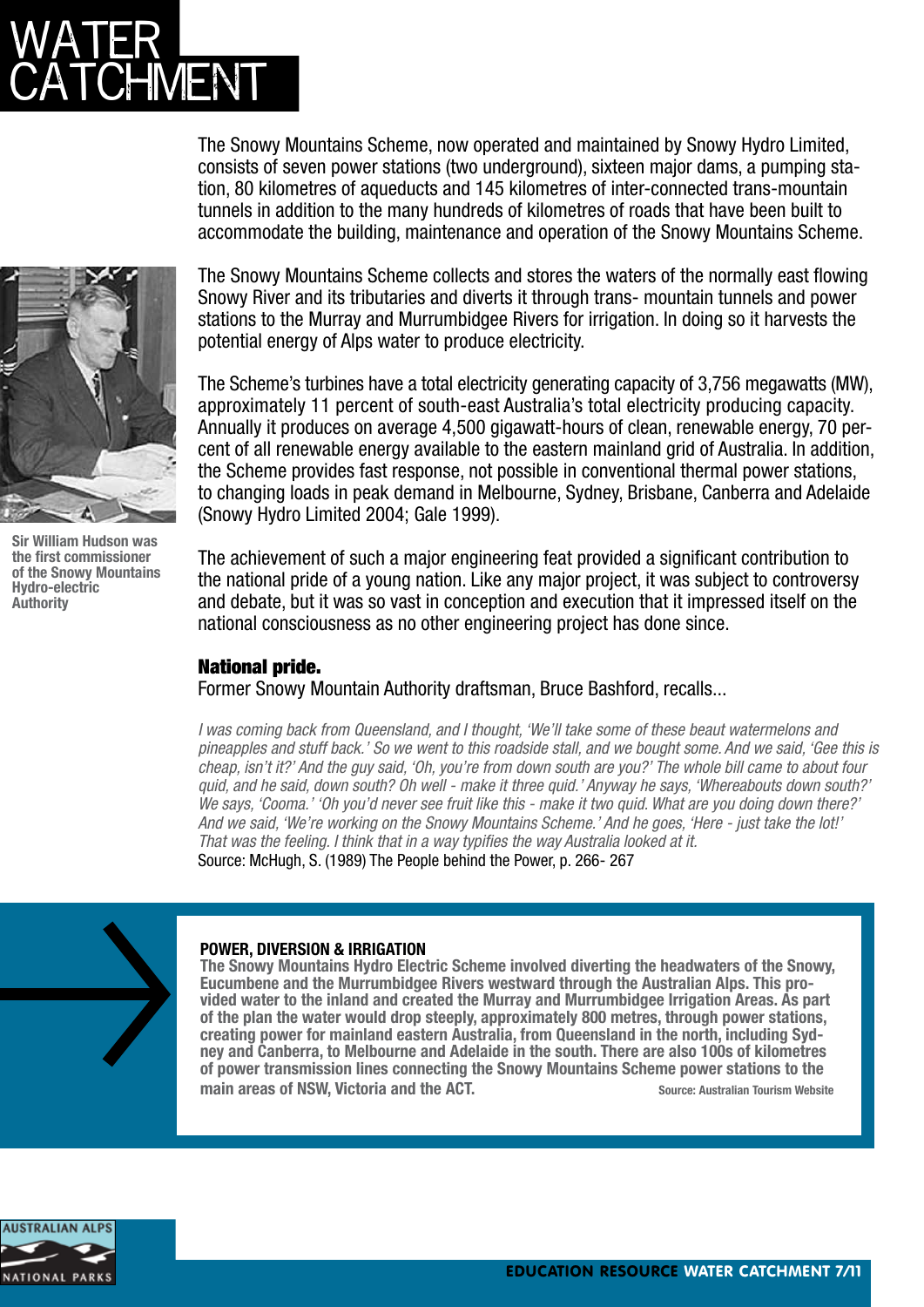

### HAPING australia's CULTURAL identity

The Snowy Mountains Scheme can also be seen as one of the origins of Australia's multicultural society. In the building of the Scheme, some two-thirds of the Authority's over 100,000 strong workforce came from over 30 countries.

This unique influx of people living and working in the area brought great cultural and social changes to the Alps. Many temporary settlements sprang up around the mountains, only lasting for the life of the project. Some remained, contributing to the growth of settlement within the Alps.

*In the old days, if you wanted to go out somewhere for dinner in Cooma, you had a choice of three or four cafés and a hotel, and the menu might read Steak 'n Eggs, Chop 'n Eggs, or a Mixed Grill. Now you can get a Chinese, a Lebanese, a German - you name it and there's someone there to cook it for you, which is tremendous! There's a lot more culture, a lot more learning... the schools had to improve, and I guess so have the roads, which is a minor spin-off... but we've broadened our thinking, and our appreciation of different cultures.* Source: McHugh, S. (1989) The People behind the Power, p. 257



**1. Tantangara Dam. Water from the upper Murrumbidgee River is collected here and bene through a pressure tunnel. The water at the bottom of the dam overflows into the Murrumbidgee River. 2. English was taught to migrant workers in Cooma, 1951. 3. Constructing the Snowy Mountains Scheme: Blasting a tunnel 1955.**



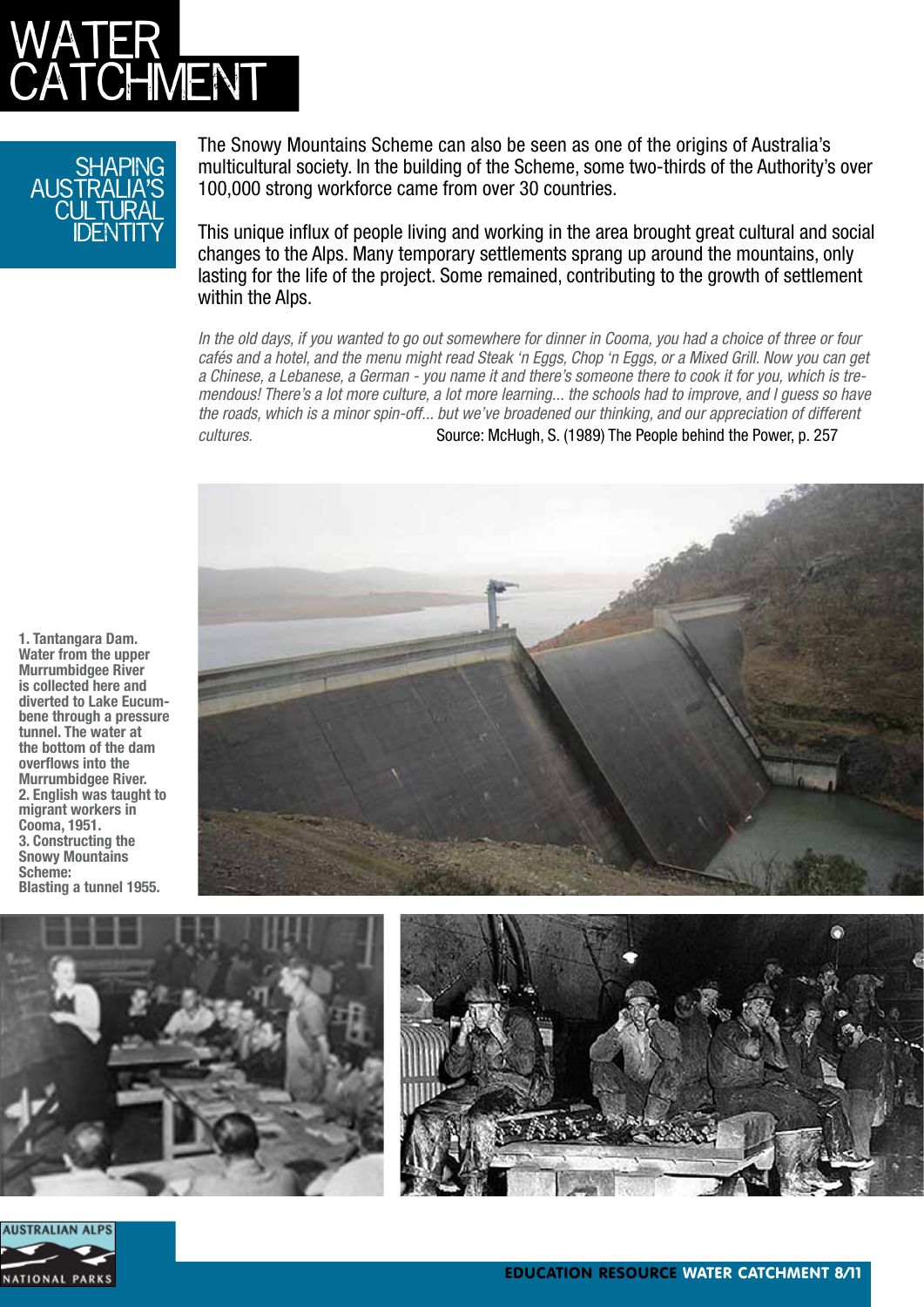

### **ENVIRONMEN** <u>TAL</u>  $IMPA$ and **THREATS**

### The impacts of water harvesting

Despite the positive impacts of the Snowy Mountains Scheme, economically and socially, the modification of the natural flow of Alps water has had significant environmental impacts, including physical infrastructure, earthworks, aqueducts, roads and introduced weed species.

This is mainly due to the alteration of the natural timing and quantity of water flowing out of the Alps. For example, some rivers, such as the Snowy, no longer receive a substantial increase in flow during the spring. Others may receive an increase in the summer months when previously their flow was minimal. These effects are pronounced in the many small headwater creeks that are diverted by hydro aqueduct systems.

The environments of the upper Snowy, upper Murrumbidgee, Geehi, Swampy Plain, Tumut, Murray, Tooma and Eucumbene Rivers have all been significantly modified as a result of such changed flow regimes. Regulating the flow has a series of effects, among them:

• increasing the incidence of river bank destabilisation and erosion where flows are increased;

• reducing river bed size below dams where reduced flow increases the build up of silt and encroachment of vegetation;

• loss of and changes to the number and type of insect and fish species due to changes in habitat associated with large releases of cold water from reservoirs. Such releases differ from the warmer, shallower streamflows experienced prior to the Scheme;

• declining fish populations due to the interruption of migration patterns by dams and other infrastructure;

• an increase in salt levels in river systems where the salt flushing and dilution effect of flow has been decreased. This occurs due to farming practices and deforestation;

• dilution of salt levels where flows are increased; and

• reduced replenishment of groundwater supplies in environments where flows are reduced.

#### Managing former Scheme sites

In 2002 the Snowy Mountains authority was corporatised. As a part of the corporatisation process, \$32 million dollars was provided by the Snowy Mountains Hydro-Electric Authority (which became Snowy Hydro Limited) to rehabilitate around 400 sites within Kosciuszko National Park which were disturbed during the construction of the Snowy Scheme. These sites include townships, camps, construction sites, quarries, landfills, roads, transmission lines and weather & river height gauging stations. Rehabilitation is a slow and difficult process given the weather extremes, infertile soils, but also the nature of many of the sites. There is no 'one size fits all' approach to stabilizing and rehabilitating each former site. The scale is similar to sites and issues faced in the open-cut mining industry. As a consequence, the program is being planned and implemented over a 15 to 20 year period. Typically rehabilitation involves landshaping and revegetation with native species.

#### Protective action

Today most of the alpine catchments are reserved in parks and are managed for the protection of the natural and cultural features including water catchment. Management plans for these parks recognise the importance of the inter-relationship between soils, vegetation and water in undertaking efforts to protect the quality and supply of Alps water.

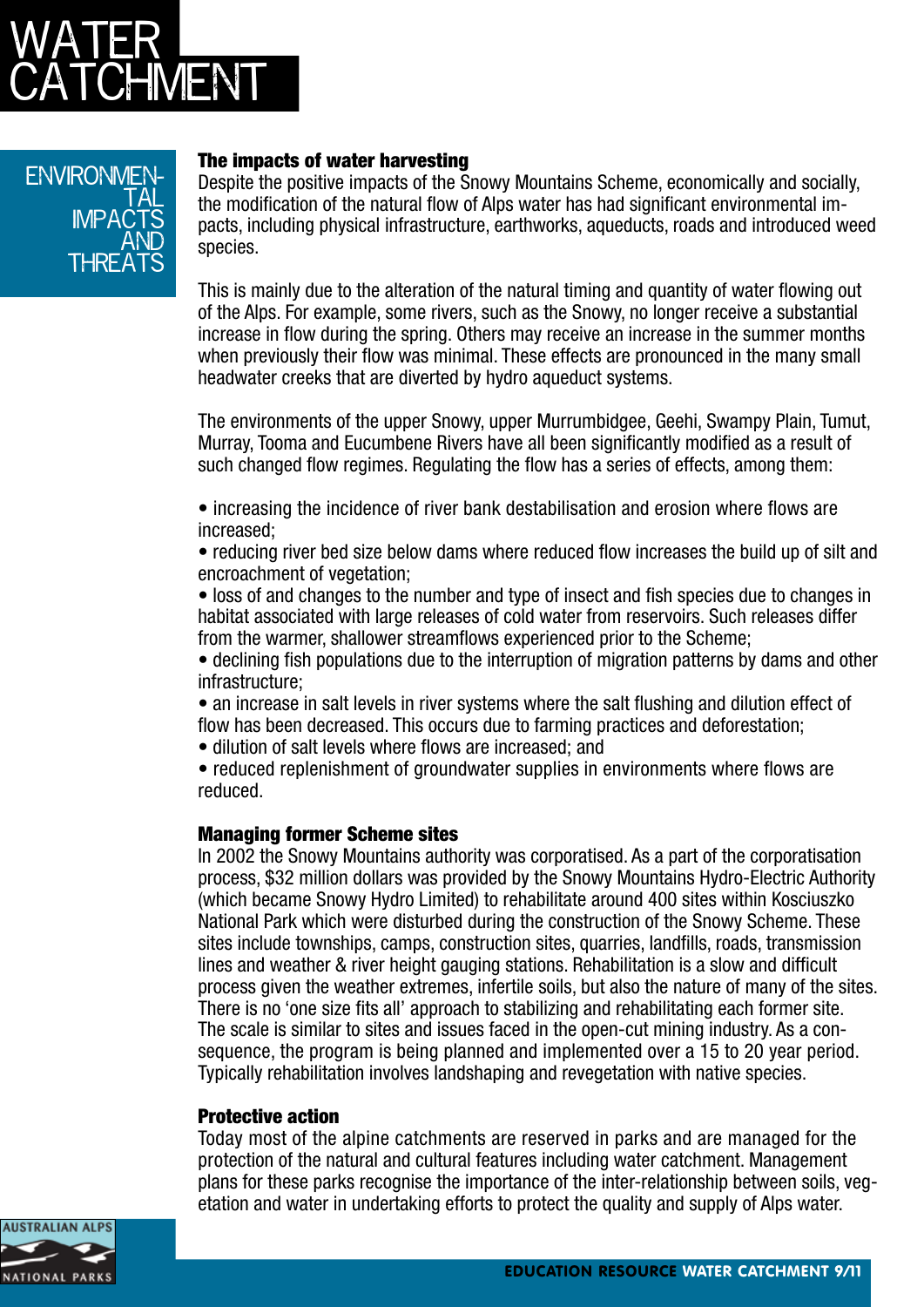# WATER **HMENT**

In 1994 the Council of Australian Governments began a process to address issues of environmental degradation associated with changed flow regimes while considering social and economic factors. One action that has arisen from this process has been the agreement between the NSW, Victoria and Commonwealth Governments in 2000 to return 21 percent of natural flows to the Snowy River over the decade. This process represents the growing awareness of environmental issues and a continual commitment to the protection of water quality and supply including that sourced in the Alps.

**The Eucumbene River has been significantly modified by changed flow regimes due to the Snowy Mountains Scheme.**



## **REFERENCES**

Costin, A. B. (1952) 'Hydrological studies in the Upper Snowy Catchment Area with Special Reference to the effects of Land Utilisation', in *Journal of the Soil Conservation Service of NSW,* Vol. 8, pp. 5-16.

Department of Conservation and Environment (1992a) *Management Plan - Alpine National Park Bogong Planning Unit*, Melbourne.

Department of Conservation and Environment (1992b) *Management Plan* - *Alpine National Park Dartmouth Planning Unit*, Melbourne.

Department of Environment and Conservation (2004) *Draft Plan of Management* - *Kosciuszko National Park*. **Hurstville** 

Gale, S. J. (1999) The Snowy Water Inquiry: Food, Power, Politics and the Enviornment, *Australian Geographical Studies*, 37:3, pp. 301-313.

Hancock, W.K. (1972) *Discovering Monaro: a Study of Man's Impact on his Environment*, Cambridge Uni Press, Cambridge.

Henderson, E. (ed.) (2000) *Hendersons Dictionary of Biological Terms*, 12th ed., Pearson Education Limited, Essex.



McHugh, S. (1989) *The Snowy. The People behind the Power*, William Heinemann, Melbourne.